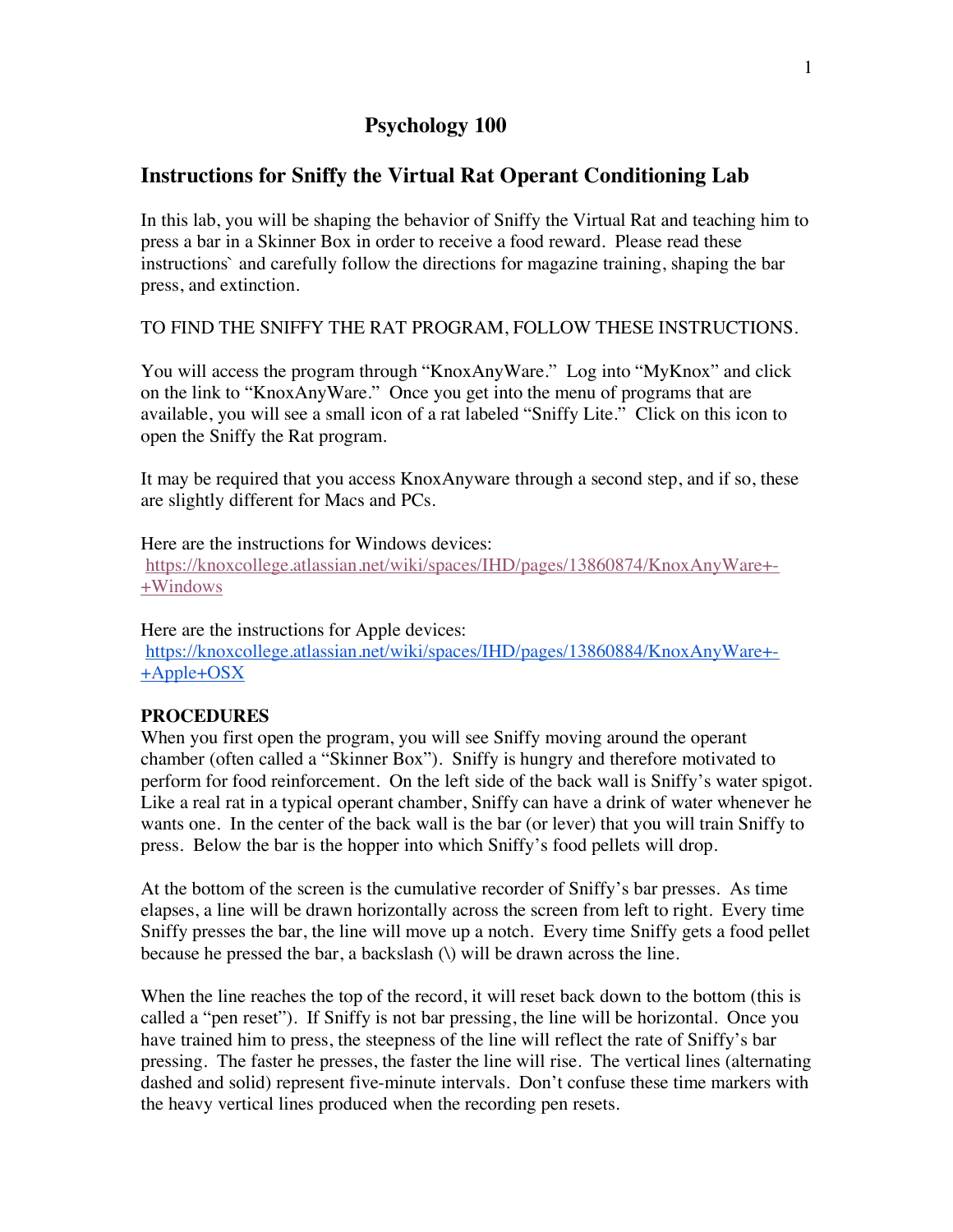## **STEP A: Behavioral Observations**

The starting point in operant conditioning is observing what actions your untrained subject naturally exhibits (baseline behaviors). Operant conditioning affects the frequency of spontaneous behaviors, so it is important to find out what your subject does before training begins.

Start with an untrained Sniffy by selecting NEW in the FILE Menu. The first step is to simply watch what Sniffy does. What behaviors does your rat perform? Observe Sniffy to become familiar with the rat's repertoire of behaviors. After watching Sniffy for about 5 minutes, make a list of the things he does and identify up to 8 names of the actions you see him exhibit.

#### **STEP B: Magazine Training**

Magazine training is the procedure that you are going to employ to turn the sound made by the food-delivery mechanism into a secondary reinforcer for Sniffy. To start magazine training, wait until Sniffy is quite near the food hopper and then operate the magazine to deliver a pellet of food. If he's close enough, Sniffy will find the food pellet quickly. To save time, give him several pellets of food before he wanders off. Then start delivering the food pellets when he's a little further away from the hopper. He should orient to the hopper and grab each pellet. MAKE SURE THAT THE SOUND IS TURNED ON your computer before starting the Magazine Training.

When you can "call" him from any part of the chamber by operating the magazine, you know that Sniffy is magazine trained; that is, the sound of the food-delivery mechanism has become a secondary reinforcer. This could take as many as 15 to 20 reinforcements. After every 5 reinforcers determine whether Sniffy has been magazine trained by allowing him to wander away from the magazine and then delivering a food pellet. When the sound of the mechanism calls Sniffy back to the food hopper from anywhere in the chamber, proceed to the next step.

#### **STEP C: Shaping Bar-Pressing Behavior**

Shaping is the procedure employed to train an animal to do often something that it normally does rarely or not at all by reinforcing *successive approximations* of the desired behavior. To be effective, the reinforcer must be delivered to the animal *immediately*  after the target behavior.

There should be a gradual shift toward the target behavior. For instance, keep track minute by minute of how often you reinforce rearing in various parts of the chamber. As the first approximation of bar pressing, reinforce Sniffy for rearing up on his hind legs anywhere in the chamber. After 15 or 20 reinforcements, he should be rearing fairly often. At that point, stop reinforcing rearing at the side walls and reinforce Sniffy only for rearing up against the back wall. Finally, gradually require him to rear up closer and closer to the bar. If your patience, observational skills, and timing are average, Sniffy should be bar pressing frequently in 30 minutes or so. If you are skilled at conditioning, you can train him in half that time. The skill involved is to identify and move through the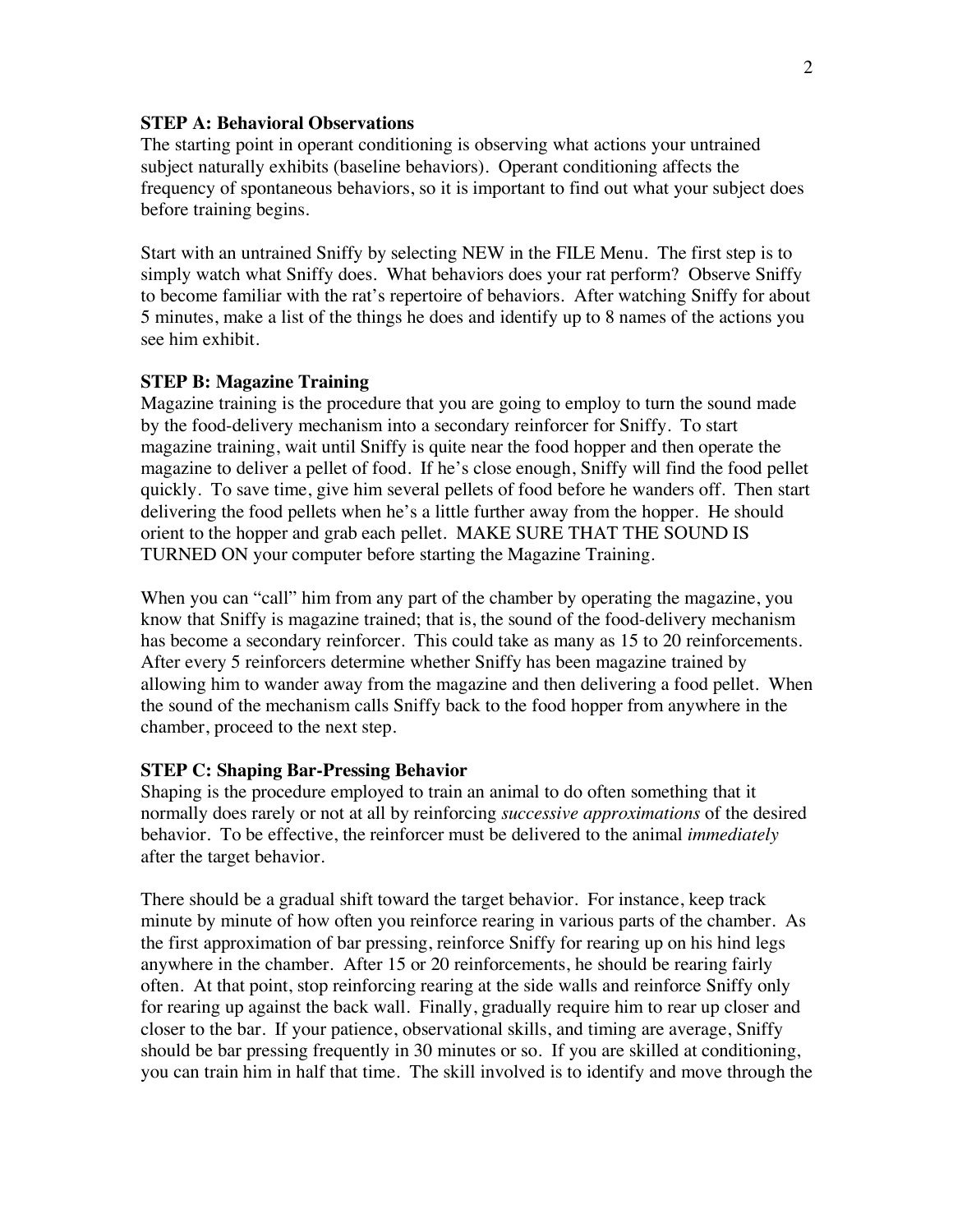appropriate steps. If you reinforce side-wall rearing too often, Sniffy may fixate on the side walls. If you proceed too quickly, he may acquire several competing actions.

### *Training Tricks*

- 1. Do not miss any chances to reinforce the target behavior.
- 2. Move Sniffy to the back wall at least once every minute any way you can.
- 3. If Sniffy is rearing up near the bar, wait to let him press the bar by himself.

#### **STEP D: Conditioning**

If your rat is not shaped in less than half an hour, consider starting over because you have obviously screwed up. If you have been successful, on the other hand, you will see Sniffy pressing the bar four or five times within a minute. When that happens, stop delivering reinforcers. Over the next several minutes, the response rate will climb; the cumulative recorder will grow steeper and steeper. When the line reaches the top of the record, it will reset down to the bottom and continue climbing back up. *Consider conditioning complete when the pen resets a second time.*

## **STEP E: Take a Screen Shot of the Graph in the Cumulative Recorder at the Bottom of the Screen**

You will attach the screen shot to your lab report as evidence that you actually shaped Sniffy's behavior.

#### **STEP F: Extinction: What happens when the food stops?**

After you have successfully conditioned Sniffy, the next step will be to observe the phenomenon called "extinction" and to record bar pressing minute by minute until the behavior disappears.

To institute "extinction," choose "EXPERIMENT" from the menu and then choose "DESIGN OPERANT EXPERIMENT," and then click the button labeled extinction. This choice means that Sniffy will no longer be reinforced for bar pressing. Click "OK" and watch what happens over the next several minutes.

Your extinction criterion will be that *extinction will be said to have occurred when Sniffy presses the bar fewer than three times in five minutes.* Your task is to time the period from when you instituted extinction until extinction was complete. You will observe that the rat's bar pressing rate will decline slowly at first and then flatten out. When the cumulative record has been flat for five minutes (that is, with fewer than 3 bar presses), extinction is complete.